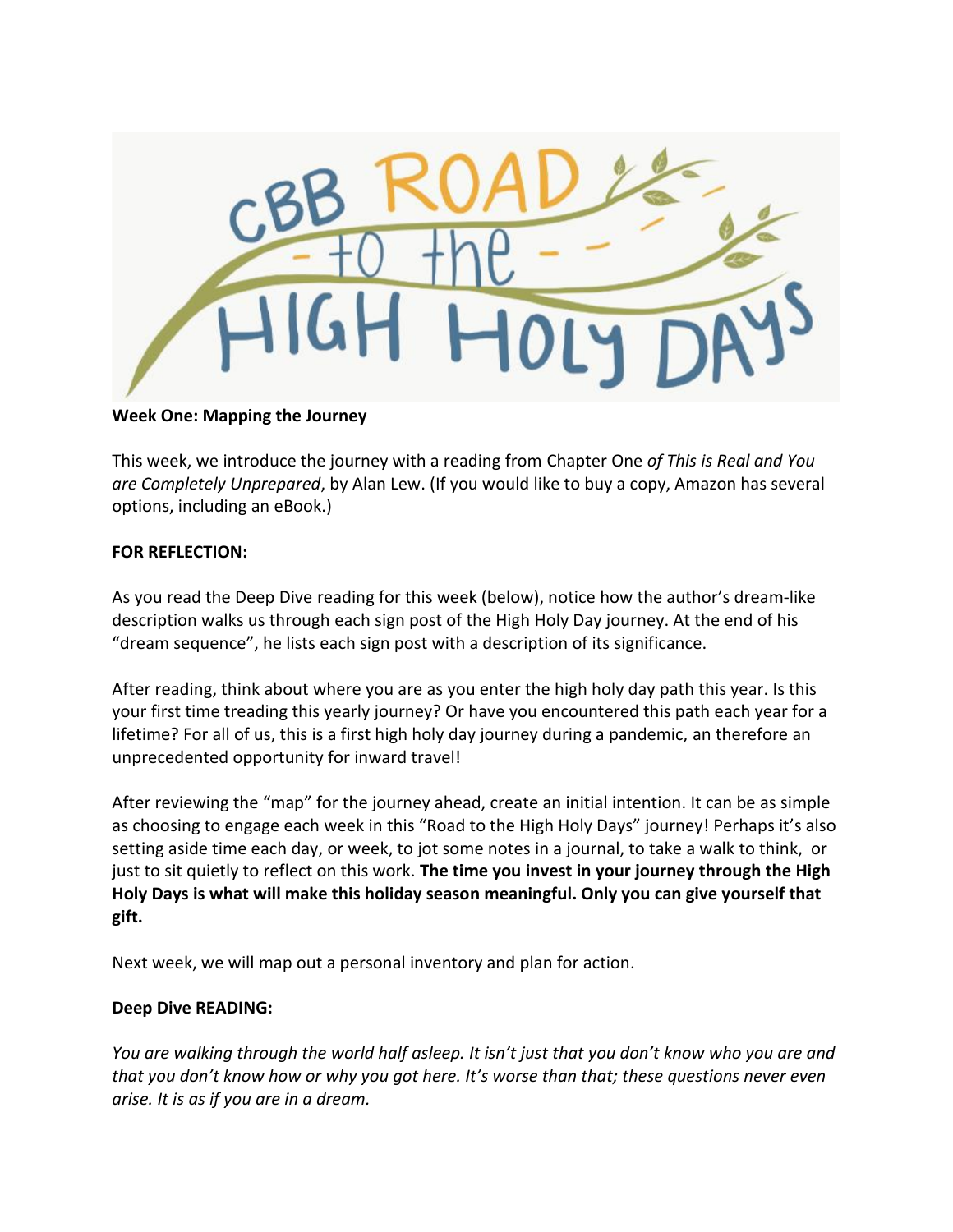*Then the walls of the great house that surrounds you crumble and fall. You tumble out onto a strange street, suddenly conscious of your estrangement and your homelessness.*

*A great horn sounds, calling you to remembrance, but all you can remember is how much you have forgotten. Every day for a month, you sit and try to remember who you are and where you are going. By the last week of this month, your need to know these things weighs upon you. Your prayers become urgent.*

*Then the great horn sounds in earnest one hundred times. The time of transformation is upon you. The world is once again cracking through the shell of its eff to be born. The fate between heaven and earth creaks open. The Book of Life and the Book of Death are opened once again, and your name is written in one of them.*

*But you don't know which one.*

*The ten days that follow are fraught with meaning and dread. They are days when it is perfectly clear every second that you live in the midst of a chain of ineluctable consequence, that everything you do, every prayer you utter, every intention you form, every act of compassion you perform, ripples out from the center of your being to the end of time. Anger and its terrible cost lie naked before you. Grievance gives way to forgiveness. At the same time, you become aware that you also stand at the end of a long chain of consequences. Many things are beyond your control. They are part of a process that was set in motion long ago. You find the idea of this unbearable.*

*Then, just when you think you can't tolerate this one moment more, you are called to gather with a multitude in a great hall. A court has convened high up on the altar in front of the hall. Make way! Make way! the judges of the court proclaim, for everyone must be included in the proceeding. No one, not even the usual outcasts, may be excluded. You are told that you are in possession of a great power, the power of speech, and that you will certainly abuse it -- you are already forgiven for having abused it in the past-- but in the end it will save you.*

*For the next twenty-four hours you rehearse your own death. You wear a shroud and, like a dead person, you neither eat nor drink nor fornicate. You summon the desperate strength of life's last moments. A great wall of speech is hurled against your heart again and again; a fist beats against the wall of your heart relentlessly until you are brokenhearted and confess to your great crime. You are a human being, guilty of every crime imaginable. Your heart is cracking through its shell to be reborn. Then a chill grips you. The gate between heaven and earth has suddenly begun to close. The multitude has swollen. It is almost as if the great hall has magically expanded to include an infinity of desperate souls. This is your last chance. Everyone has run out of time. Every heart had broken. The gate clangs shut, the great horn sounds one last time. You feel curiously lighthearted and clean.*